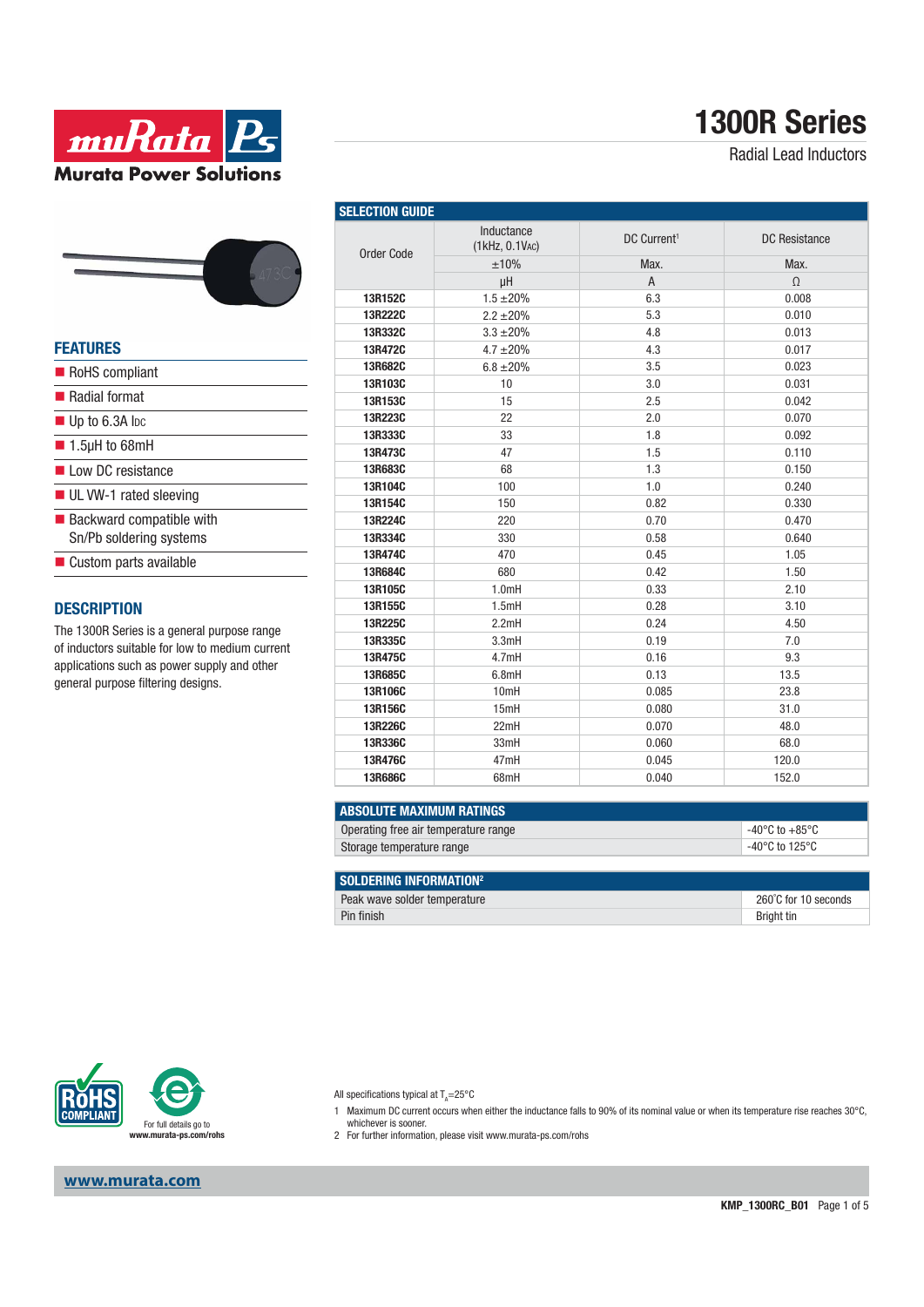#### **muRata BG** Murata Power Solutions

# **1300R Series**

Radial Lead Inductors



Frequency, (kHz)

**www.murata.com**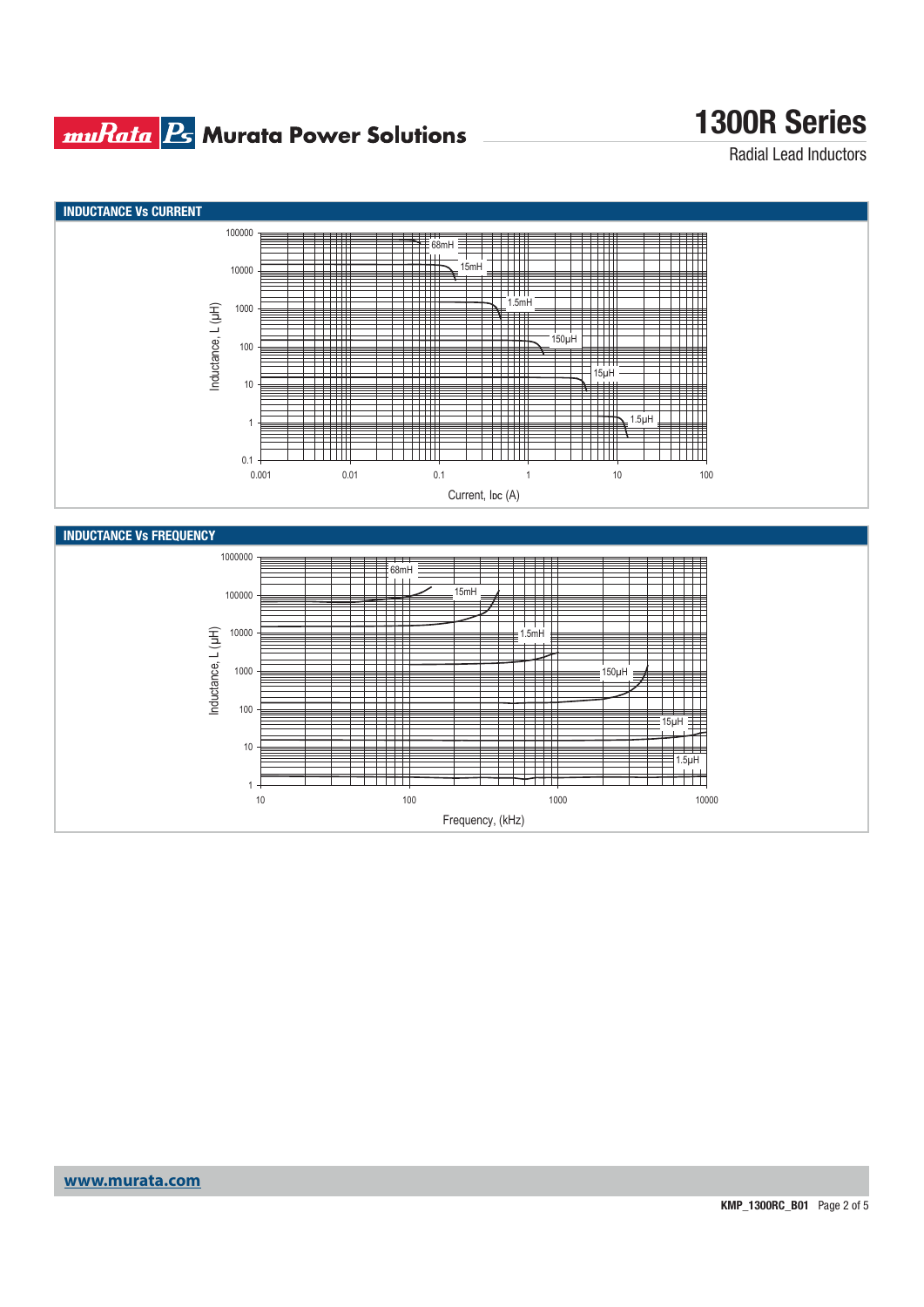### **muRata B** Murata Power Solutions

## **1300R Series**

Radial Lead Inductors

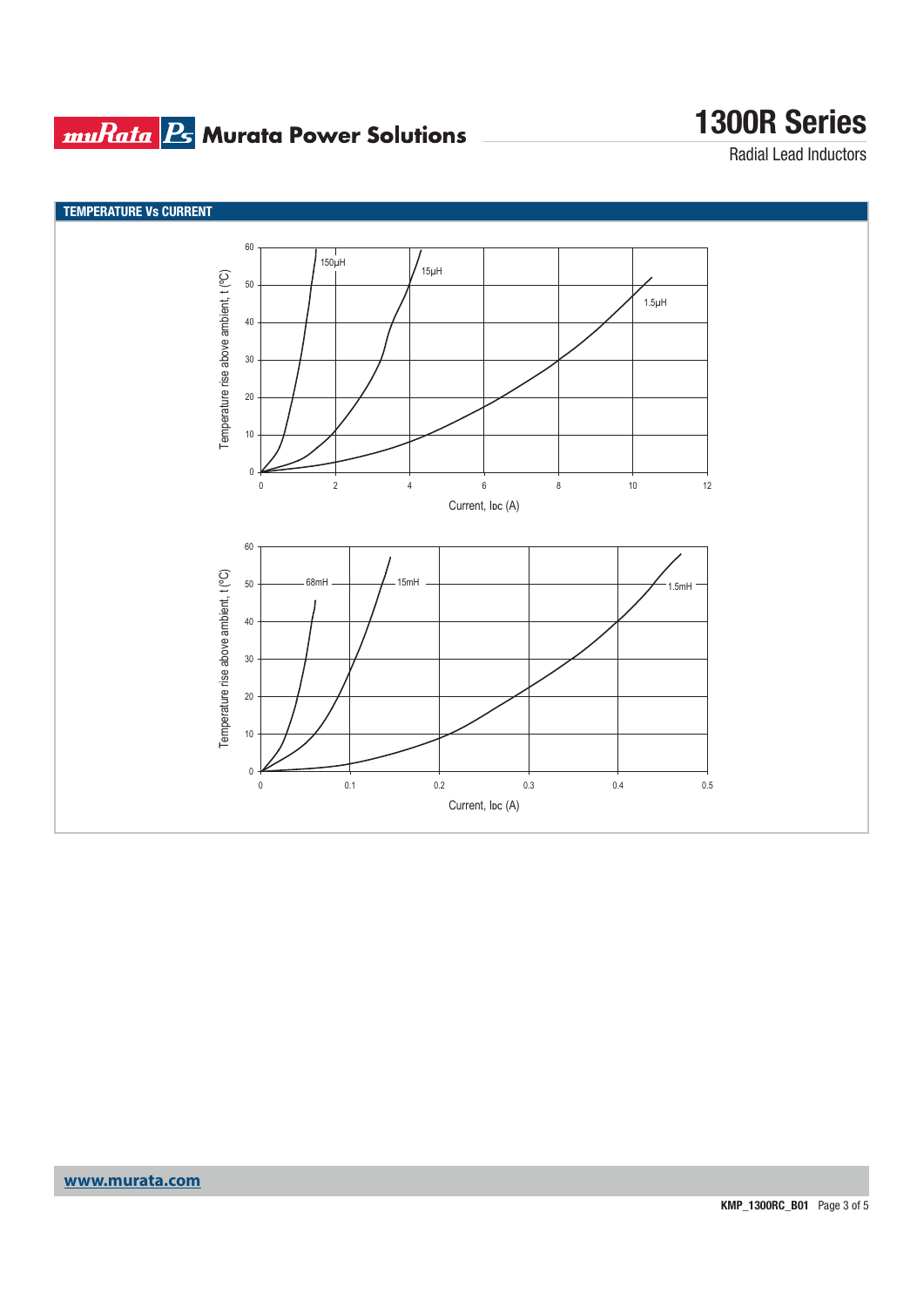#### **muRata Ps** Murata Power Solutions

## **1300R Series**

Radial Lead Inductors